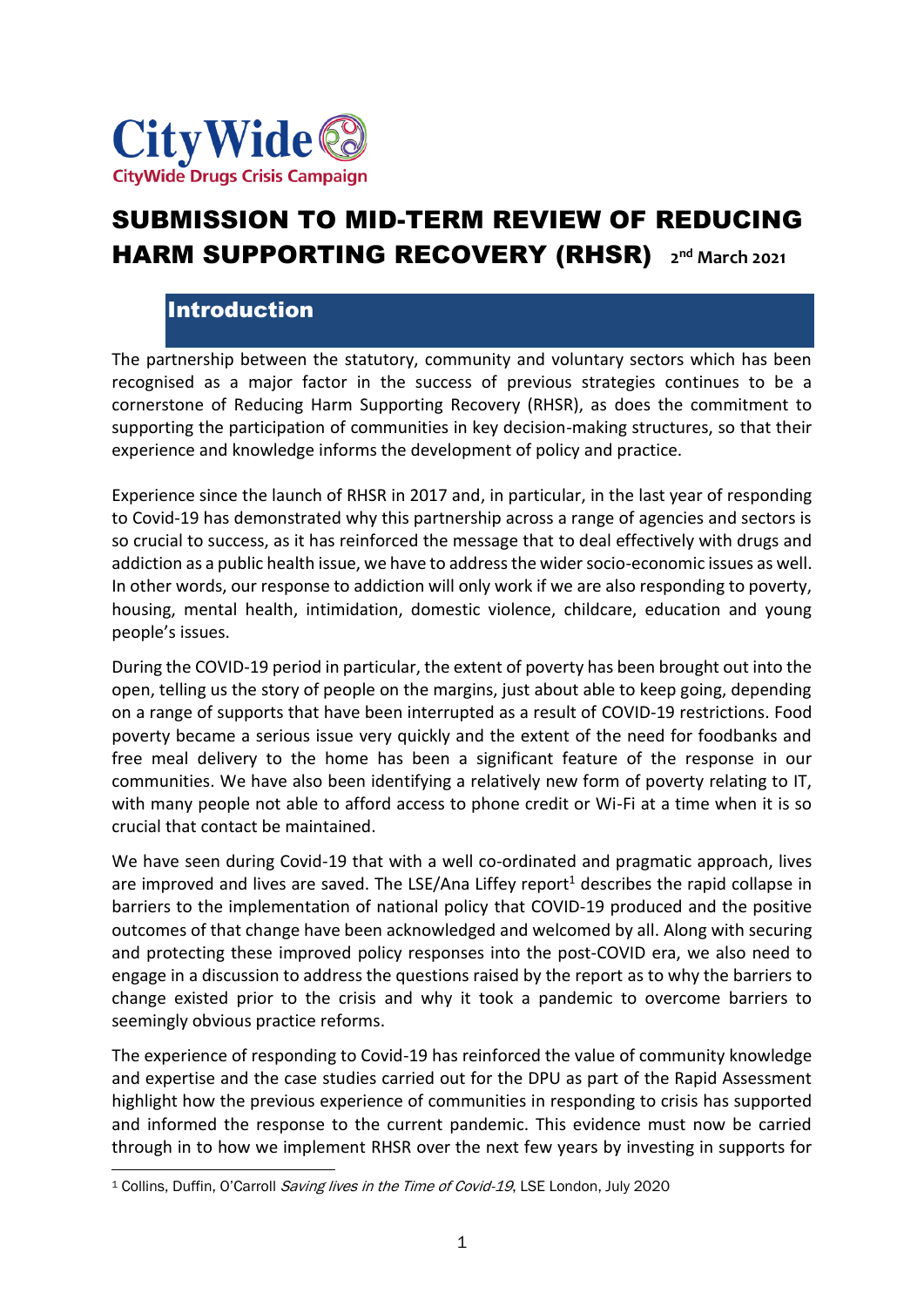sustainable community development initiatives that provide opportunities for communities to contribute, engage and participate in decision-making and policy implementation, in line with the Government's Community Development Strategy and the commitment in the Programme for government to its implementation. Government has acknowledged the need to renew the partnership with the community sector to support the next phase of its development and it is crucial that this renewal of partnership is carried through to RHSR.

Experience during Covid-19 has also led to an increased focus on the levels of fear and violence that exist in some of our communities and which make daily life for many people a misery. The work of the Drugs and Organised Crime Bureau has led to a significant level of arrests and convictions for serious violent crimes; there has been a significant number of highvolume drug seizures and there is evidence of a decline in drug use in recreational settings such as bars and clubs. However, this decline is not being seen with serious problem drug use and addiction, where services report that people are adapting to the market conditions by changing their drug use patterns to use whatever might be available, with all the resulting risks and instability for themselves, their families and communities. While high-visibility community policing is needed to deal with the immediate situations of people living in fear, there is an absolute urgency to recognising the need to address the underlying issues and the root causes by demonstrating support at the highest levels of government for the implementation of RHSR as a genuine whole-of-government approach.

### Supporting Co-ordination and Community Engagement

#### **Drug and Alcohol Task Forces (DATFs)**

Strong co-ordination at a local level across all sectors and agencies has been identified as a crucial element of the response to Covid-19 and we need to support this approach not just in emergency situations but on an ongoing basis. It is essential for the effective implementation of RHSR that we renew and strengthen the capacity of the DATFs to carry out their core role, which is to co-ordinate the implementation of the National Drugs Strategy (NDS) in the context of the needs of the local or regional area.

#### **Proposed actions**

- $\checkmark$  Develop an updated DATF handbook in line with the core principles of interagency partnership and community participation.
- $\checkmark$  Roll out a series of national workshops with all DATF members to operationalise the handbook and to identify the supports required to carry out the roles as set out.
- $\checkmark$  Develop a renewed focus on the advocacy role of DATFs in relation to emerging issues and unmet needs, as set out in the Terms of Reference.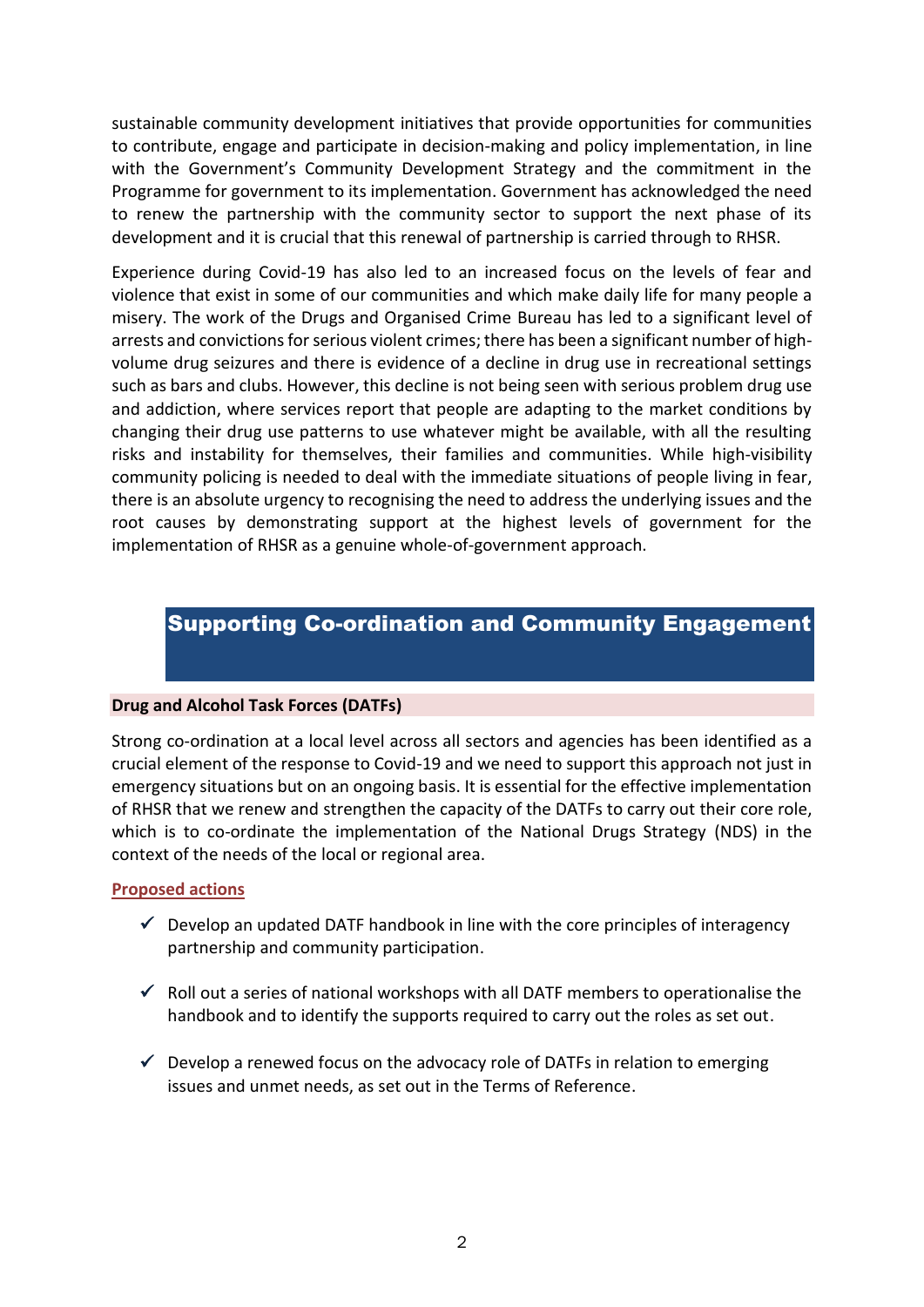#### **DATF Community Representatives**

#### *Action 4.1.39, Action 2.1.27, Action 2.1.18*

Strong and vibrant community representation remains crucial to the effectiveness of DATFs in identifying and responding to local needs. During Covid-19, our community organisations across the country have been coming together to respond to emerging needs, working in partnership with a wide range of statutory bodies. We need to build on this key resource by strengthening the role of Community Reps on DATFs and strengthening the links between Community Reps and the wider community. Similarly, our partner organisations in the Traveller community, Ethnic Minorities and LGBTI+ communities have been actively engaged in providing support for their communities on the ground and we need to support their participation on the DATFs and in the DATF Community Reps networks.

#### **Proposed actions**

- $\checkmark$  Support the roll-out of the online training for Community Reps and promote the role more widely by engaging with SICAP (Social Inclusion Community Activation Programme) and other relevant programmes.
- $\checkmark$  Implement a specific initiative to support the development of community networks through which the role of the Community Rep can be mandated and supported.
- $\checkmark$  Support the development of PPN (Public Participation Network) linkage groups in regional areas to provide a discussion forum for drug-related issues in the community.

**Action 2.1.27** recognises the need to engage with specific communities that experience particular marginalisation and it has been positive to see inclusion of Pavee Point at a national level (although this should be extended to the National Oversight Committee) and support for the Drug and Alcohol Service in Belong To Youth Services. However, as currently set out, the action has not provided a clear and specific focus on the needs of each of the respective communities as identified in the action and, as a consequence, has not facilitated an effective prioritisation of their issues.

- $\checkmark$  Set out a set of separate and distinct actions for the Traveller Community in consultation with Pavee Point Drug and Alcohol Service and through a subcommittee of the National Oversight Committee (NOC).
- $\checkmark$  Set out a set of separate and distinct actions for the LGBTI+ Community in consultation with Belong To Drug and Alcohol Service and through a sub-committee of the NOC.
- $\checkmark$  Set out a separate and distinct action with a focus on Ethnic Minority communities and on developing the engagement of their community representatives in the policy arena.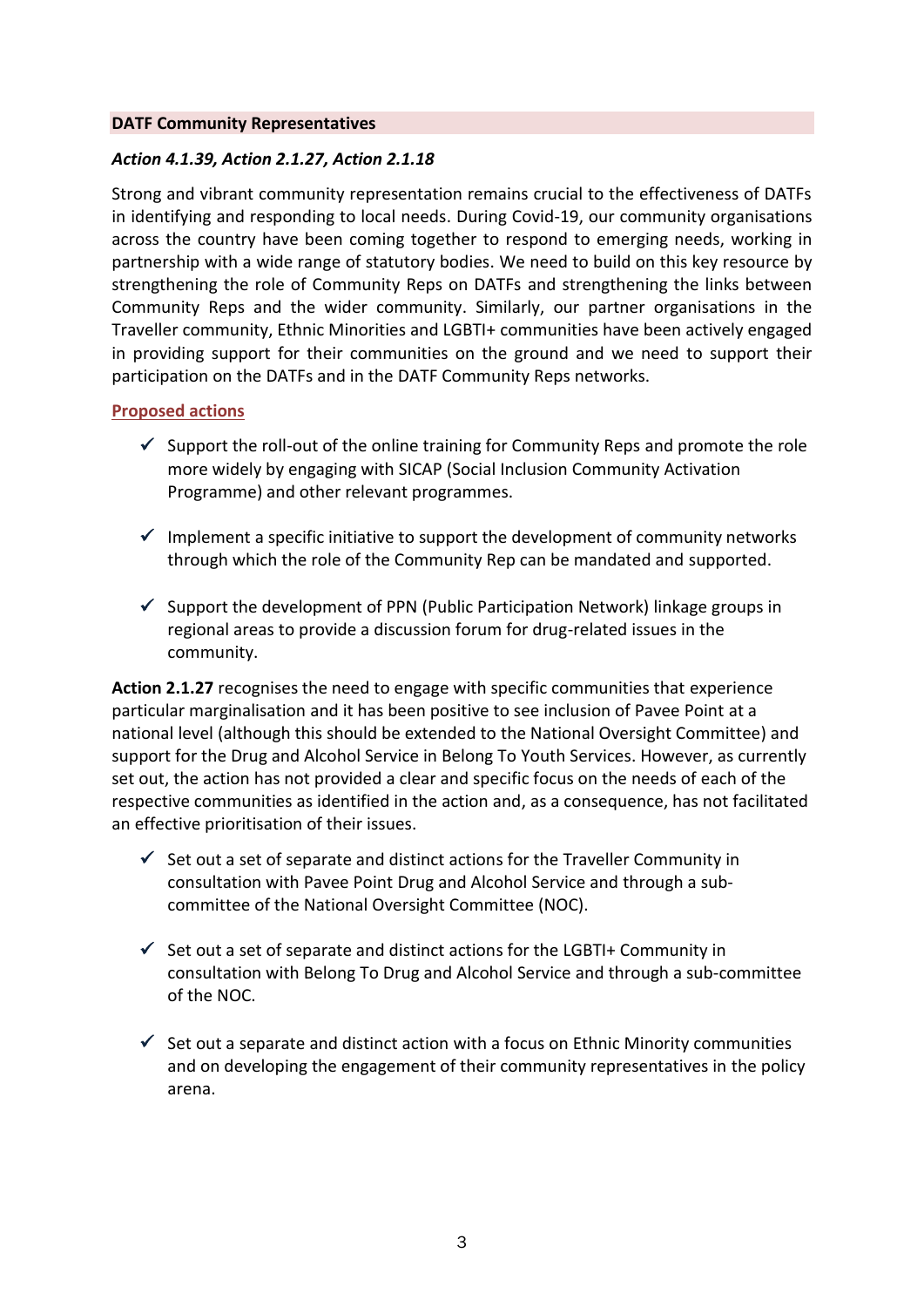#### **National Oversight Committee and Standing Sub-Committee (NOC and SSc)**

We strongly believe that the National Committees should function as a collaborative forum where we can draw on all of our collective expertise and experience in implementing RHSR and that all sectors represented on the Committees have much to contribute to this discussion and also much to gain from hearing and engaging with the views of others.

#### **Proposed Actions**

- $\checkmark$  Organise a collective review session with NOC and SSc members to discuss how the Committees have been working to date and to identify specific actions that will enhance the effectiveness of both the Committee and its Standing Sub-committee.
- $\checkmark$  In Appendix 1 we set out a number of specific actions which we believe are necessary to increase the effectiveness of the NOC in its role of giving leadership and direction and of the SSc in overseeing and monitoring the implementation of RHSR.

### Supporting an Integrated Response to Needs in the **Community**

Community Drug Projects have continued to play an essential role in implementing a wide range of RHSR actions by delivering an integrated holistic service to their communities within the context of the overall partnership framework. The projects work with lead agencies in the HSE, the DSP and a range of other statutory bodies in delivering on the actions.

*Action 2.1.13, Actions 2.1.16-2.1.19 Actions 2.1.21-2.1.25, Action 2.1.27, Action 2.2.28, Action 2.2.30*  (see Appendix 2 for detailed listing of actions)

The projects are in a unique position to do this because

- **1.** Their work can range across all areas of statutory function so they are ideally placed to deliver an interagency partnership approach
- **2.** they can adapt and respond to the changing needs of service users, their families and the wider community in addressing the drugs problem
- **3.** they can support and promote the reintegration of people back into the community and support a positive community response to the drugs issue.

The experience during Covid-19 has reinforced the value of the Projects' role in being able to respond quickly and adapt to meeting the needs of participants in a changed environment and this has been acknowledged through their designation as essential services. Through outreach, online, one-to-one, walking meet-ups and small groups, Projects have continued throughout COVID-19 restrictions to deliver their core service elements – assessment, care planning, therapeutic interventions, crisis management, trauma-informed care, family support and community networking.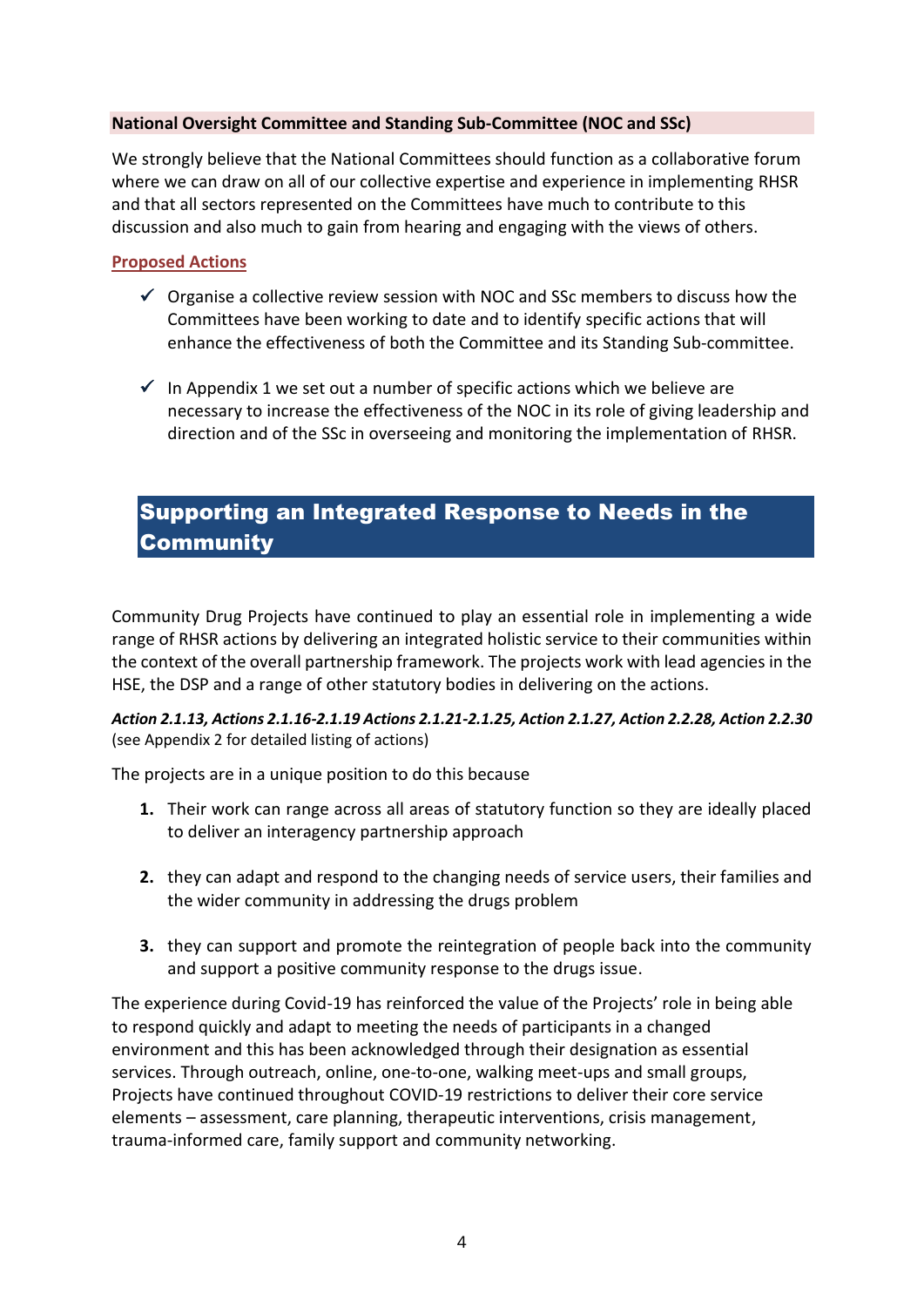#### **Proposed Actions**

- $\checkmark$  Build on the findings of the DPU Rapid Assessment/Case Studies to strengthen the role of Community Drug Projects in delivering flexible, responsive and integrated services.
- $\checkmark$  Further strengthen relationships through developing formal referral systems with HSE Primary Care and HSE Addiction Services, and formal partnerships with other relevant agencies including DSP, Túsla, Local Authorities, Gardaí.
- $\checkmark$  The ability of Community Drug Projects to deliver a holistic integrated service directly to the people most at need makes them excellent value for money and, at a minimum, their core budgets should be first restored and then expanded.

The link between problem drug use and mental health has long been identified as a key issue and Projects are reporting that the combined pressure of coping with scaled back services and being confined to the home has led to a significant deterioration in people's mental health. Levels of stress and anxiety have escalated rapidly, with significant increases in self harm and suicidal feelings, leading both to suicide attempts and completed suicide.

 $\checkmark$  Build on the opportunity provided by the publication of Sharing the Vision to further develop engagement between the HSE and the Community Drug Projects on the delivery of an integrated approach to addiction and mental health supports at a local community level.

During Covid-19 Community Reps from the regional areas have highlighted the impact of rural isolation on maintaining contact with and delivering services to people with addiction issues, as access to services for people is generally dependent on the ability to travel what can be significant distances. The Reps have also identified how the wider issue of poverty is impacting on people's capacity to maintain any kind of a phone based or online connection. This has alerted us to the need to develop a stronger focus on the impact of rural isolation as part of ensuring geographical availability and access to services as set out in Action 2.1.13.

#### **Proposed Action**

 $\checkmark$  Look at experience from other jurisdictions in delivering outreach addiction services to people in isolated rural areas and link in with regional community networks to consider relevant and appropriate options for the Irish context.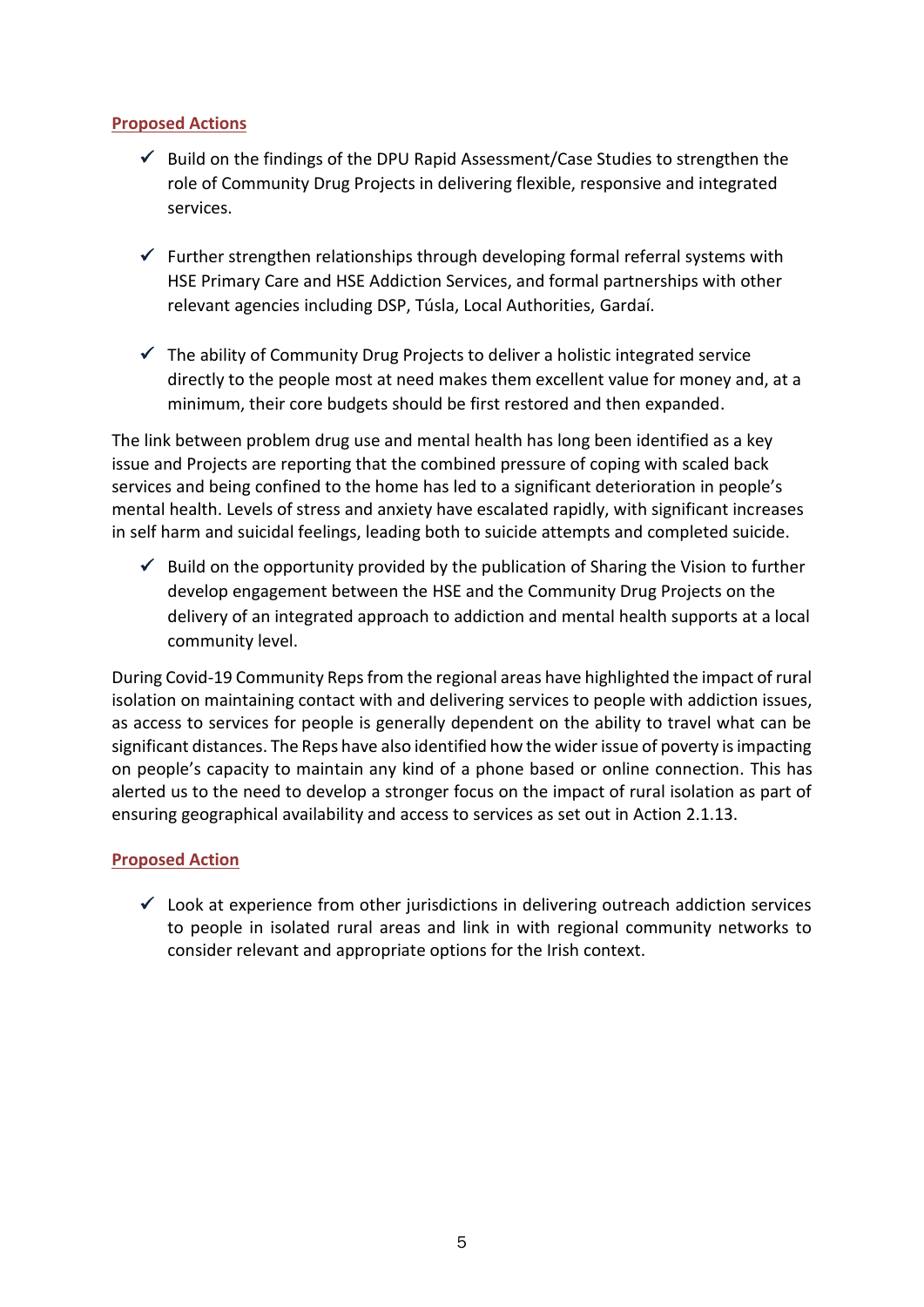# Supporting Responses to the Impact of the Drugs Trade

#### *Action 4.1.40 Action 4.1.41, Action 4.1.42*

The widespread and devastating impact of drug-related intimidation and violence continues to be a serious challenge. Throughout the Covid-19 period, there have been widespread reports from our communities of drug debts being called in and of people being threatened over very small amounts of money, with all of the serious implications that brings in relation to intimidation and violence.

In the report *Debts, Threats, Distress and Hope* produced recently by the Drug-Related Intimidation Initiative in Dublin's North Inner City<sup>2</sup> the need to support and empower local residents to address DRI is highlighted and the report identifies the need to provide community members with safe spaces to discuss and seek support. Actions in RHSR such as the Drug-Related Intimidation Reporting Programme (DRIRP) and the Community Crime Impact Assessment (CCIA)are crucial to providing a sense of hope to communities that something can be done and providing support to those most directly affected.

The implementation of the CCIA is made possible through the work done by Local Community Policing Fora (LCPF) in building relationships and establishing trust in their local areas and the pilot of the CCIA has been completed and evaluated as set out in Action 4.1.40. Action 4.1.41 looks to build on the achievements of Local Policing Fora and as the pilots for the new Community Safety Partnerships (CSPs) are being rolled out, we have a timely opportunity to learn from the experience of the LCPFs in responding to issues that arise for communities as a result of drug-related activity. A key learning to date is the need to ensure that the voices of those who are experiencing the worst impacts of drug-related activities in our community can be heard.

#### **Proposed Actions**

- $\checkmark$  Support the roll-out of training workshops in the use of the CCIA during 2021.
- $\checkmark$  Carry out an analysis of the experience of LCPFs to date in addressing drug-related issues in their communities and identify the key learnings.
- $\checkmark$  Build on the role of the DATFs and Community Drug Projects, in partnership with National Family Support Network (NFSN) and An Garda Síochána, in raising awareness of the Drug-Related Intimidation Reporting Programme.
- $\checkmark$  Engage with the DATFs in the pilot areas of Dublin North Inner City, Waterford and Longford in the roll-out of Community Safety Partnerships and in shaping the pilots to meet and adapt to the needs of the local community.

<sup>&</sup>lt;sup>2</sup> Bowden & McCreery, Towards Understanding Drug-Related Intimidation in Dublin NIC, Ana Liffey Drug Project, January 2021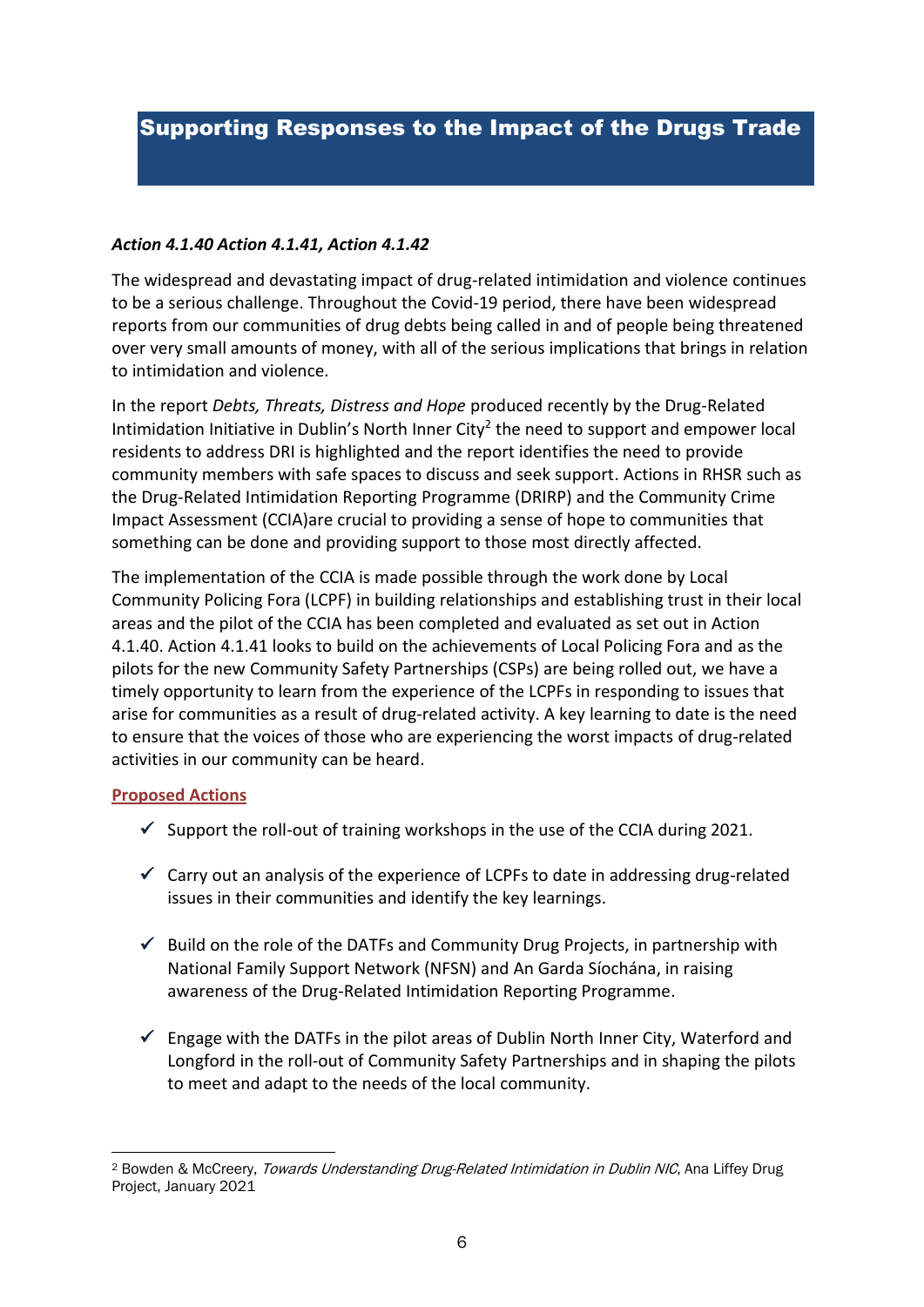### Supporting Responses to the Needs of Young People

#### *Action 1.2.8, 1.2.5, 1.2,6, 2.1.22*

Community Reps have expressed serious concerns about the levels of community anger being expressed during Covid-19 against young people, who are reported as gathering in groups, ignoring social distancing, often smoking weed and using other drugs. Overall the availability of activities for young people has been significantly limited by COVID-19 restrictions; in this context, the recognition of outreach youth work as being essential has been a welcome and positive development and the focus on the value of outreach needs to be maintained and built on post-Covid.

The UBU Programme was developed under Action 1.2.8 as a scheme to provide services for young people at risk of substance misuse and ongoing collaboration between the Dept. of Children and the Dept. of Health is key to maintaining a focus on young people involved in drug use and/or the drugs trade. A key focus of the recently adopted Youth Justice Strategy is considering how youth justice policy might be more closely aligned to other child and youth polices and it contains some key actions which could be incorporated into RHSR.

#### **Proposed Actions**

- $\checkmark$  Ensure better alignment between the UBU projects, youth justice services e.g. Garda Youth Diversion Projects (GYDPs) and the work of DATFs.
- $\checkmark$  Ensure that programme and service planning and design takes proper account of the views of children and young people.
- $\checkmark$  Support statutory backing for collaboration between agencies based on principles of the best interest of children and young people.
- $\checkmark$  Support the provision for a positive duty for agencies to cooperate in relation to children and young people who are at risk and in need of support.

### Supporting Responses to the Needs of Women

#### *Action 2.1.21*

One of the most worrying national trends during Covid-19 has been the increase in domestic violence and this is reflected in the experience of drug projects who are reporting a noticeable increase in the incidence of domestic violence as a result of confinement in the home. A report commissioned by the HSE<sup>3</sup> and published in November 2020 on suicides of young women in the Ballyfermot and West Dublin area identified domestic violence, drug

<sup>&</sup>lt;sup>3</sup> Rapid Assessment & Community Response to suicide and suspected suicide in Dublin South, HSE, Nov 2020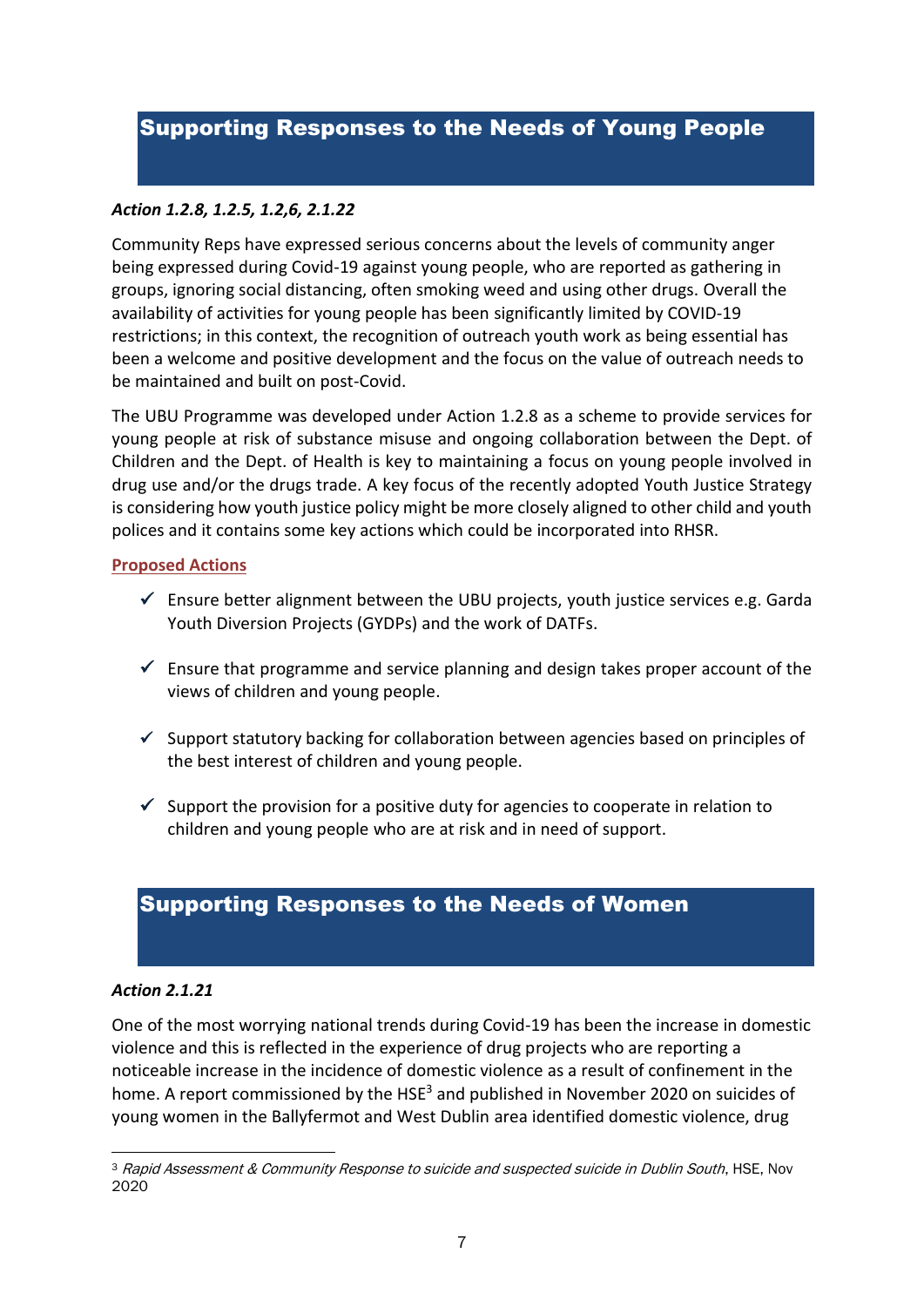use and housing issues as contributing to the extremely vulnerable situations these young women have found themselves in.

The specific issues that impact on women's experience of drug use and of accessing addiction services are well-researched and acknowledged, however access to genderspecific services is extremely limited and in many areas is non-existent. We need to build on the experience of the few gender-specific services that are in place by bringing together relevant practitioners, women with lived experience, policy-makers and expert groups such as the National Women's Council (NWCI) to develop a strategy for the provision of genderspecific services in the community.

#### **Proposed Actions**

- $\checkmark$  Develop a gender-specific strategic plan for responding to the needs of women impacted by drug use and addiction.
- $\checkmark$  Support the development of partnership initiatives between Community Drug Projects and Domestic Violence services through DATFs at a local and regional level.
- $\checkmark$  Support the implementation of the actions outlined in response to the Ballyfermot report not just in West Dublin but across DATF areas.

### Addressing Drug-Related Stigma

The issue of drug-related stigma has now been formally acknowledged and included on the drugs policy agenda at both international and EU level. The recently adopted EU Drugs Strategy 2021-2025 specifically mentions the reduction of stigma as a priority area along with the inclusion of people who have been stigmatised in the development of policy. Building on the launch of the Stop the Stigma Campaign in February 2018, Citywide and the SAOL Project, in partnership with IHREC and TCD, have just completed the pilot of an anti-stigma training programme that has been developed for service providers with the active involvement of people with lived experience of this stigma; the pilot is currently being evaluated.

#### **Proposed Actions**

- $\checkmark$  Include a specific action on challenging and addressing drug-related stigma in RHSR.
- $\checkmark$  Support the roll-out of the anti-stigma training, building on the findings of the evaluation that is being carried out by TCD.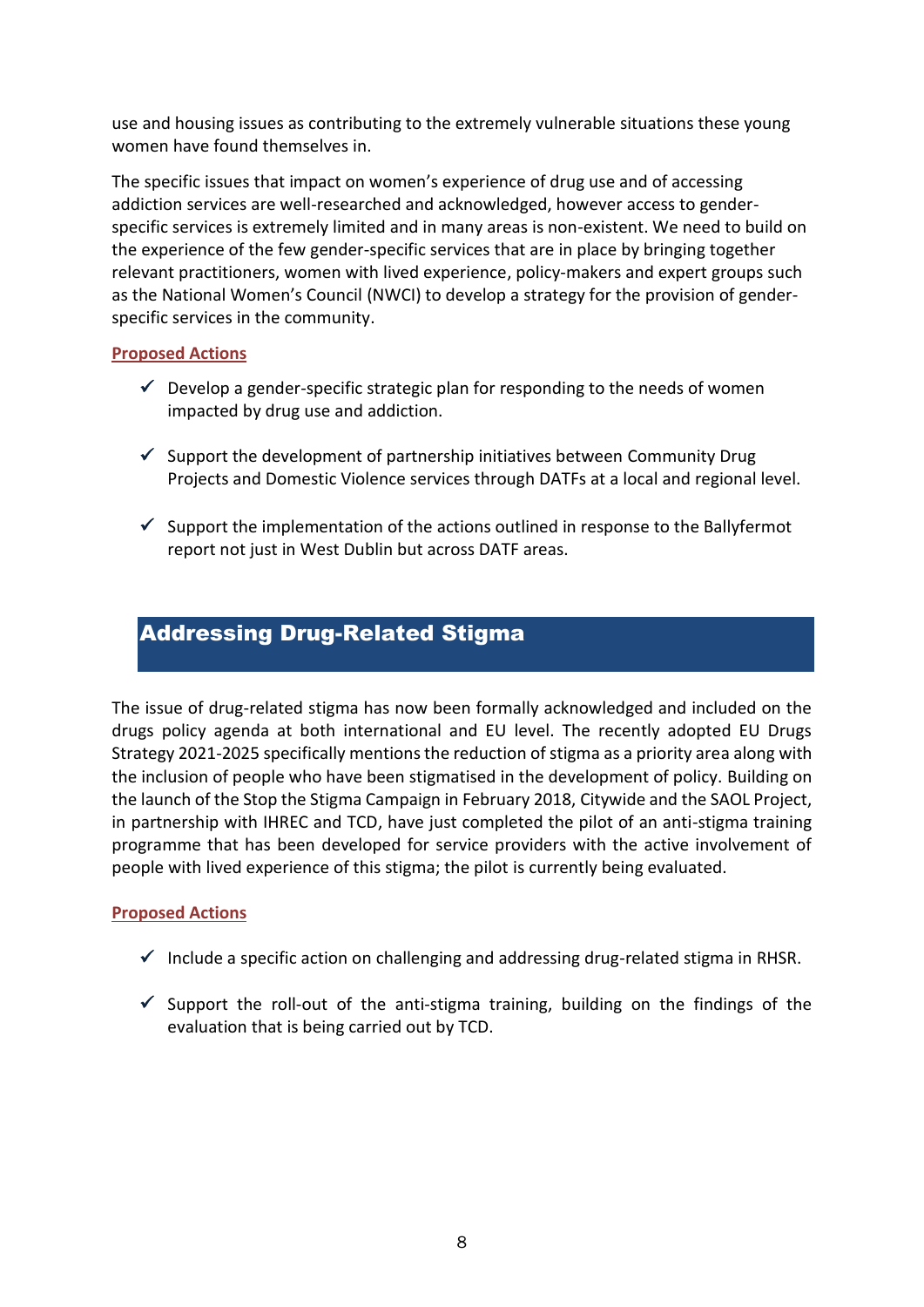## The Future of Irish Drugs Policy

The Programme for Government sets out a commitment to convene a Citizens' Assembly on matters relating to drugs use. The structure of the Citizens Assembly gives a space to have an informed, evidence-based discussion on the broad range of social, economic, health and legal issues that need to be considered when looking at future Irish drug policy.

This will provide an opportunity to discuss in more detail one of the recommendations from the NEIC report *Debts, Threats, Distress and Hope* that policy makers should consider whether the current regulatory framework under which substances are controlled is fit for purpose, or whether there are market interventions – through further regulation and control of supply, or by reducing demand - which could be made to reduce the size or scope of the market. The significant role played by the Alcohol Industry in protecting and promoting its own market should form part of this conversation. The Assembly can also provide a forum for discussion of issues arising from the evaluation of the pilots of the Health Diversion Approach which are due to begin shortly.

We hope that the Citizen's Assembly will also provide an opportunity to look at the evidence of the strong and persistent link between serious drug problems and poverty, and the impact of those problems on the poorest communities, and to consider how the National Drugs Strategy can be part of a broader societal response to addressing poverty, inequality and marginalisation.